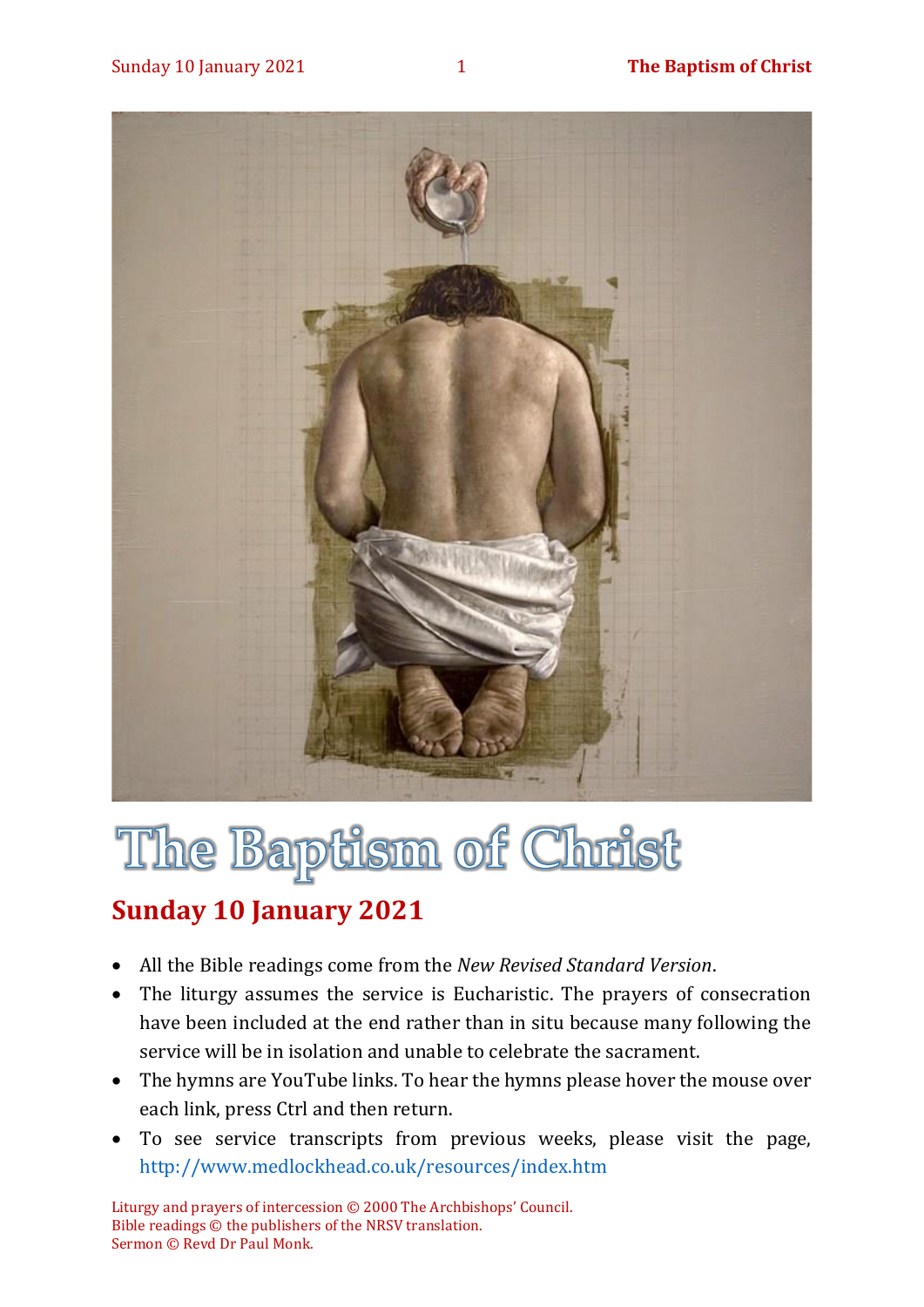#### **Introduction and welcome**

HYMN 1 **Father, let [me dedicate](https://www.youtube.com/watch?v=8ECifOtH0zk)** (please click on this link to hear the hymn)

#### **The Welcome**

In the name of the Father, and of the Son, and of the Holy Spirit

All **Amen.**

The Lord be with you

All **And also with you.**

#### **The Preparation**

All **Almighty God,**

**to whom all hearts are open, all desires known, and from whom no secrets are hidden: cleanse the thoughts of our hearts by the inspiration of your Holy Spirit, that we may perfectly love you, and worthily magnify your holy name; through Christ our Lord. Amen.**

Our Lord Jesus Christ said:

The first commandment is this:

'Hear, O Israel, the Lord our God is the only Lord.

You shall love the Lord your God with all your heart,

with all your soul, with all your mind,

and with all your strength.'

And the second is this: 'Love your neighbour as yourself.'

There is no other commandment greater than these.

On these two commandments hang all the law and the prophets.

#### All **Amen. Lord, have mercy.**

Hear the words of the angel to Joseph: 'You shall call his name Jesus, for he will save his people from their sins.' Therefore let us seek the forgiveness of God through Jesus the Saviour of the world.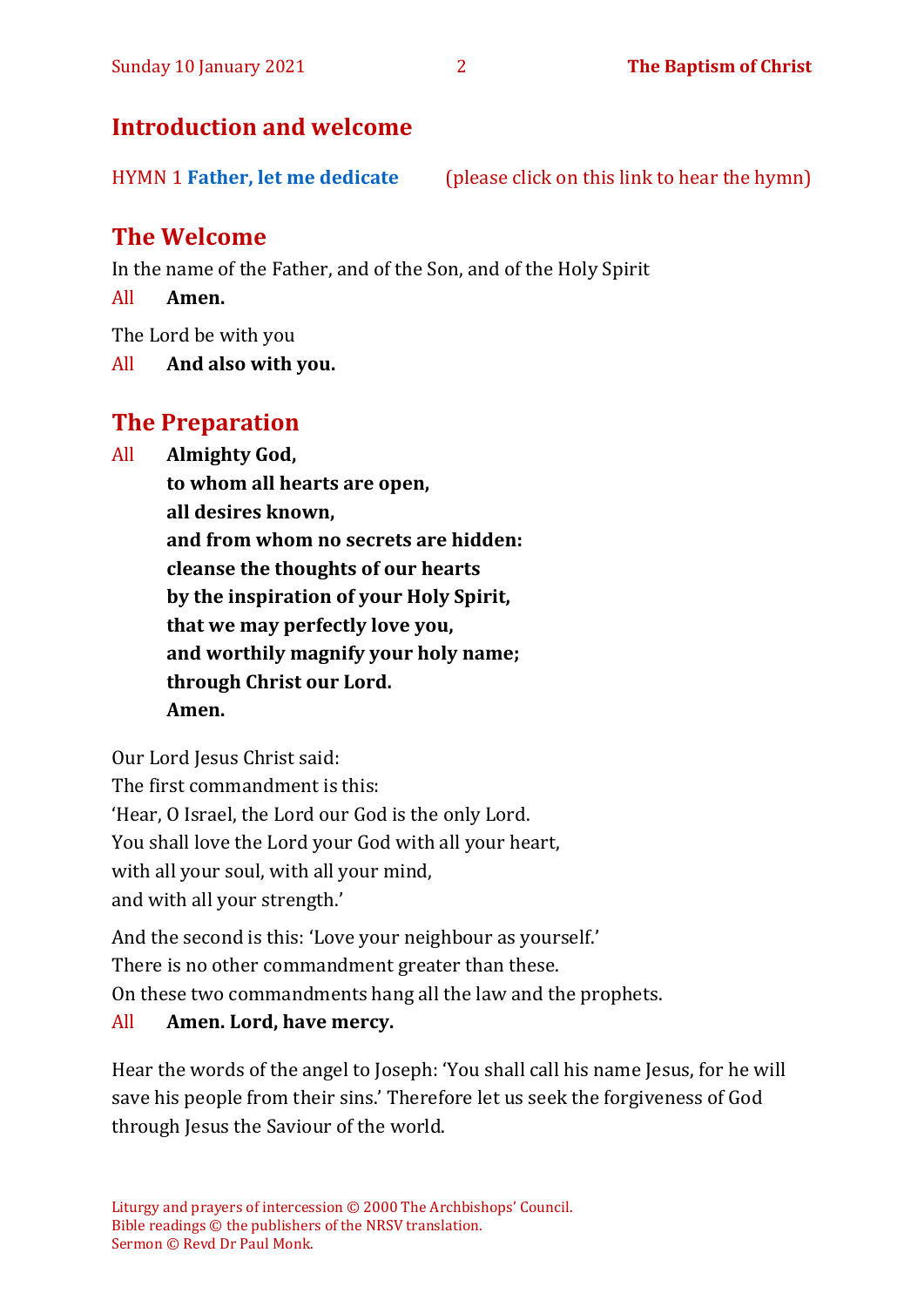All **Almighty God, our heavenly Father, we have sinned against you and against our neighbour in thought and word and deed, through negligence, through weakness, through our own deliberate fault. We are truly sorry and repent of all our sins. For the sake of your Son Jesus Christ, who died for us, forgive us all that is past and grant that we may serve you in newness of life to the glory of your name. Amen.**

Almighty God,

who forgives all who truly repent, have mercy upon you, pardon and deliver you from all your sins, confirm and strengthen you in all goodness, and keep you in life eternal; through Jesus Christ our Lord. All **Amen.**

#### **The Gloria**

This Gloria is sung to the tune of 'Cwm Rhondda'. Click **[here](about:blank)** for the tune.

All **Glory be to God in Heaven, Songs of joy and peace we bring, Thankful hearts and voices raising, To creation's Lord we sing. Lord we thank you, Lord we praise you, Glory be to God our King: Glory be to God our King. Lamb of God, who on our shoulders, Bore the load of this world's sin; Only Son of God the Father, You have brought us peace within.**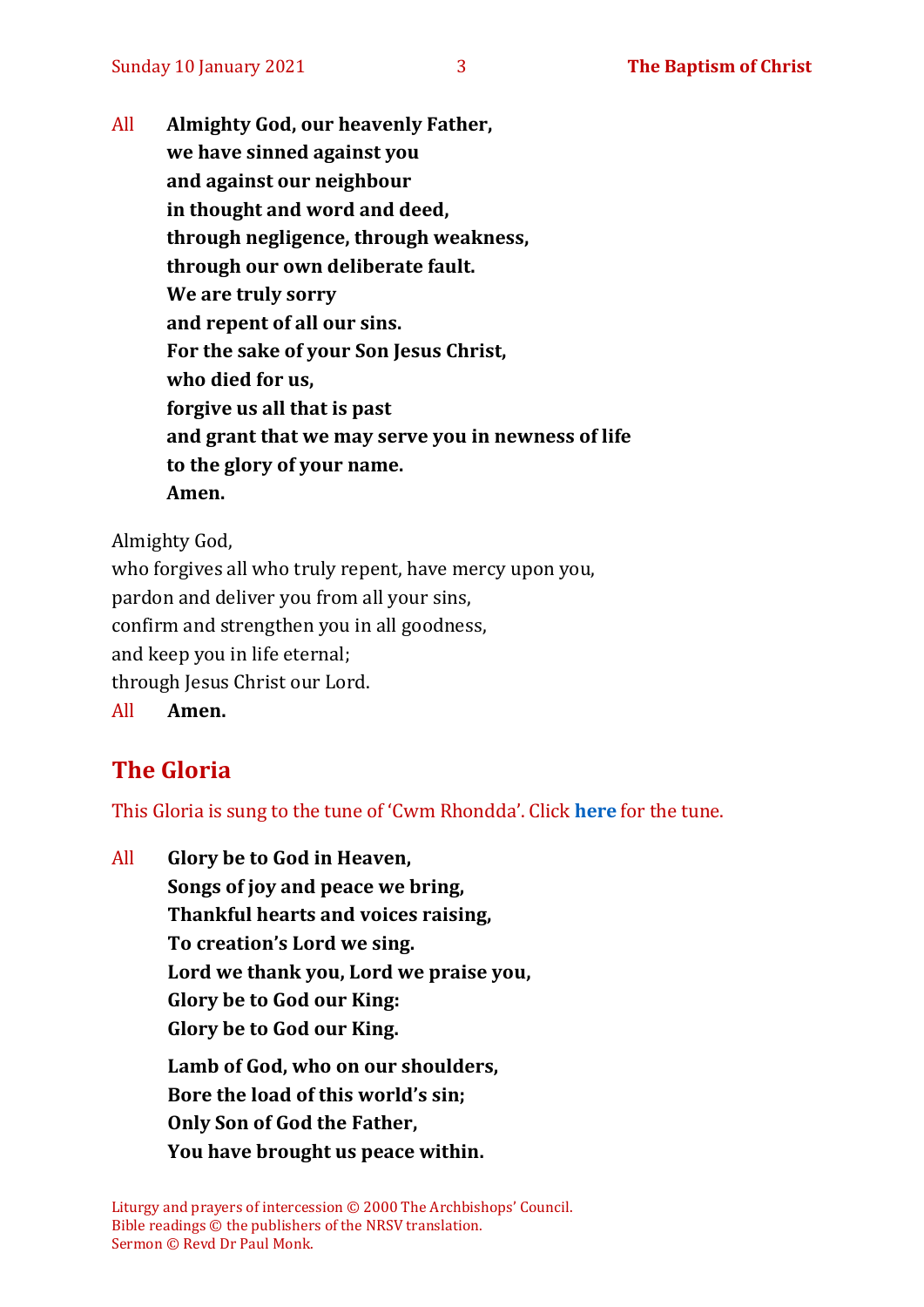**Lord, have mercy, Christ have mercy, Now your glorious reign begin: Now your glorious reign begin.**

**You O Son of God are Holy, You we praise with one accord. None in heav'n or earth is like you, Only you are Christ the Lord. With the Father and the Spirit, Ever worshipped and adored: Ever worshipped and adored.**

#### **The Collect for the Baptism of Christ**

Let us pray that we may be faithful to our baptism.

#### Silence

Eternal Father, who at the baptism of Jesus revealed him to be your Son, anointing him with the Holy Spirit: grant to us, who are born again by water and the Spirit, that we may be faithful to our calling as your adopted children; through Jesus Christ your Son our Lord, who is alive and reigns with you, in the unity of the Holy Spirit, one God, now and for ever.

All **Amen.**

#### **First reading**

A reading from the First Book of Moses called Genesis

In the beginning when God created the heavens and the earth, the earth was a formless void and darkness covered the face of the deep, while a wind from God swept over the face of the waters.

Then God said, 'Let there be light'; and there was light. And God saw that the light was good; and God separated the light from the darkness. God called the light Day, and the darkness he called Night. And there was evening and there was morning, the first day. *Genesis 1:1–5*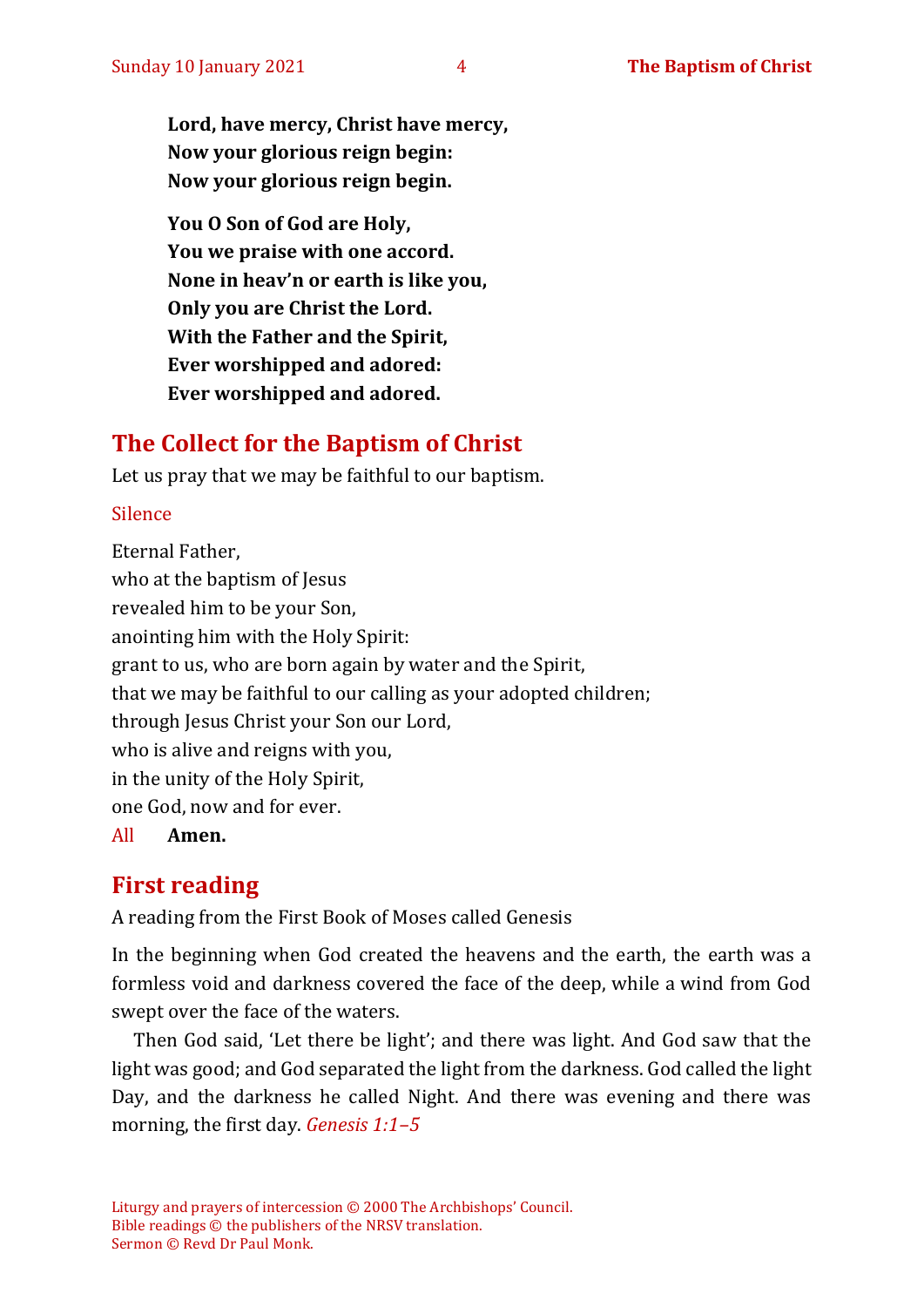This is the Word of the Lord

#### All **Thanks be to God.**

#### **Second reading**

A reading from the Acts of the Apostles

While Apollos was in Corinth, Paul passed through the interior regions and came to Ephesus, where he found some disciples. He said to them, 'Did you receive the Holy Spirit when you became believers?' They replied, 'No, we have not even heard that there is a Holy Spirit.' Then he said, 'Into what then were you baptised?' They answered, 'Into John's baptism.' Paul said, 'John baptised with the baptism of repentance, telling the people to believe in the one who was to come after him, that is, in Jesus.' On hearing this, they were baptised in the name of the Lord Jesus.

When Paul had laid his hands on them, the Holy Spirit came upon them, and they spoke in tongues and prophesied—altogether there were about twelve of them. *Acts 19:1–7*

This is the Word of the Lord

All **Thanks be to God.**

HYMN 2 **[Kyrie Eleison](https://www.youtube.com/watch?v=mAZC4oe9VM0)** ('Lord have mercy') (click on this link to hear the hymn) **[Kyrie Eleison](https://www.youtube.com/watch?v=P59u9KhdNy4)** (different version)

#### **Gospel reading**

Hear the Gospel of our Lord Jesus Christ according to Mark

#### All **Glory to you O Lord.**

John the baptiser appeared in the wilderness, proclaiming a baptism of repentance for the forgiveness of sins. And people from the whole Judean countryside and all the people of Jerusalem were going out to him, and were baptised by him in the river Jordan, confessing their sins. Now John was clothed with camel's hair, with a leather belt around his waist, and he ate locusts and wild honey.

He proclaimed, 'The one who is more powerful than I is coming after me; I am not worthy to stoop down and untie the thong of his sandals. I have baptised you with water; but he will baptise you with the Holy Spirit.'

In those days Jesus came from Nazareth of Galilee and was baptised by John in the Jordan. And just as he was coming up out of the water, he saw the heavens torn apart and the Spirit descending like a dove on him. And a voice came from heaven, 'You are my Son, the Beloved; with you I am well pleased.' *Mark 1:4–11*

This is the Gospel of the Lord

#### All **Praise to you O Christ.**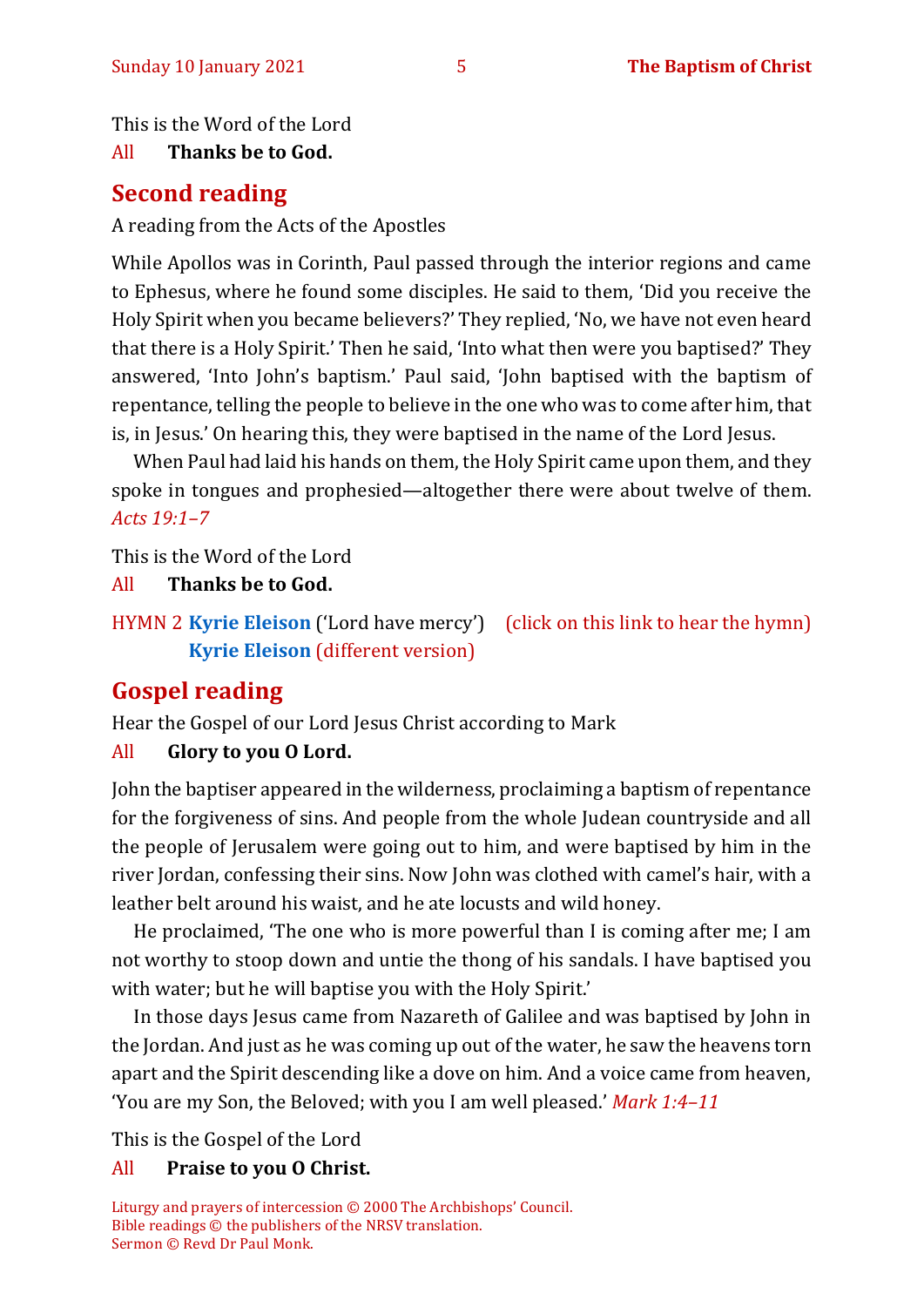#### **Sermon**

I unwrapped my new printer. It gleamed. It looked beautiful … but it didn't work. Eventually, after much searching, I found the 'on' switch. Then and only then did the printer do that for which I wanted it—it became a printer.

A silly example, perhaps, but it illustrates why so many Christian lives do not fulfil their full potential. The tragedy is that so many people attend so many Churches and sing so many hymns and yet the people themselves do not become holy people. They simply are not Christ-like.

Many people in Britain today think of baptism as a naming ceremony for babies. They call it 'christening'. that's alright insofar as the word means literally, 'to make a Christian.' At our baptism, just as at Jesus' baptism in the Gospel reading, the Holy Spirit comes in power into a life and turns on the 'on' switch. Without the Holy Spirit pressing our on switch, we may still become a successful barrister, a millionaire entrepreneur, even a bishop, priest or warden. We may gleam like my new printer but we will never be a true Christian.

So baptism is, then, first of all, a rite of initiation: that is, initiation into the spiritual life of Jesus. It starts when the Spirit of God enters us. The Spirit lives in our soul. But what is he *doing* there? As the reading from Genesis points out so well, he creates. In the beginning, God created the world, starting with the uncreated light we read about a moment ago. But God also wants to create when He enters us. This time, he creates Jesus all over again. True, we will never reach his sanctity and holiness, but the Spirit makes that start.

The Spirit changes us. He changes our spiritual DNA—that's why, without the Holy Spirit, we cannot be truly holy, truly Christ-like, truly pleasing to God. So how do we know we have the Spirit and that he is being free rein to develop our souls? It comes in three stages.

When Jesus first experienced the overwhelming love of the Holy Spirit entering his soul, God spoke from heaven. (It's the same words that God spoke at the Transfiguration.) He said, 'This is my son, the beloved; with you I am well pleased.' We experience the same when we feel the searing purity of the Holy Spirit in our soul. Not as a voice, or at least only extremely rarely as a voice. Rather, as a growing sensation, a growing sense of awareness. It's gentle—it has to be, for gentleness is a fruit of the Spirit.

Firstly, we hear God saying to our soul, 'With you I am well pleased.' It's an earth-shattering moment, as our soul realises that God is not only a reality that is willing to communicate with us, but that he is pleased with us. And the reason *why*  he is pleased is obvious: because we have said 'yes' to him. We have been willing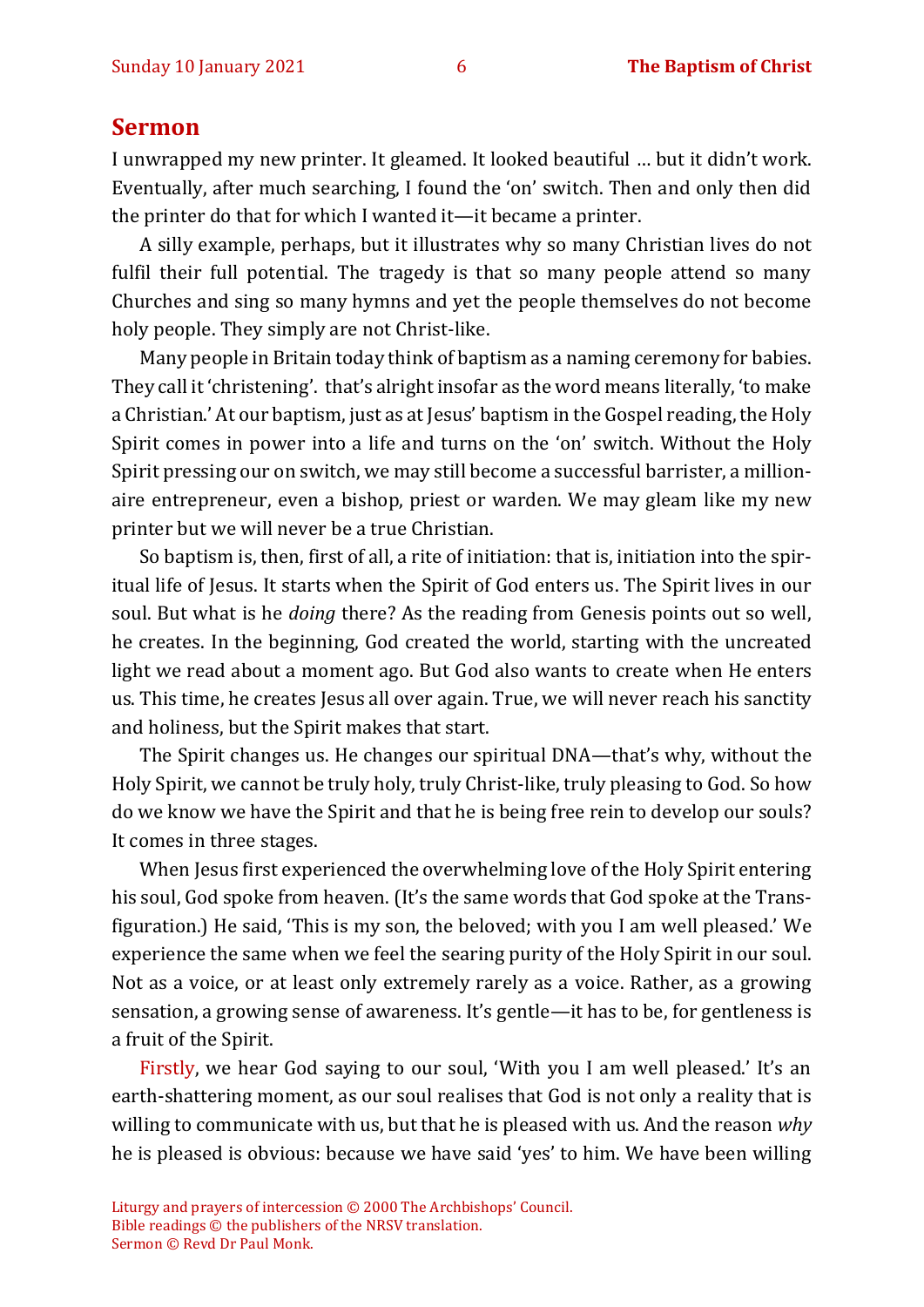to allow him entrance to our soul. Saying 'yes' to God always pleases him.

But it gets better. Secondly, as we explore what it's like having the Holy Spirit in our soul, we realise that growth into holiness is not an option. Furthermore, the soul that is not growing is certainly backsliding. It *is* possible for the Spirit to enter a soul and be, effectively, evicted at a later date. But if we persist, seeking God and being willing to make ever greater room for him in our lives, then our sense of the relationship between us and him will also grow. We no longer go to church to sing and meet people but to worship; we develop a desire to pray that is of an almost frightening intensity. The Bible suddenly comes alive. The only response is to thirst for God. At this point, the soul is no longer just pleasing to God. It is *beloved*. God loves us with a passion and ardour that is wonderful.

And it gets better still. Thirdly, the soul can deliberately seek to be like Jesus. This requires some daring, true, but at this point the soul can see no other option. It wants the Holy Spirit to take control. In effect, the soul wants to become wholly identified with God. 'Here I am!' the soul shouts out to God, 'Come here!' And God does. He always obeys the call of a lover. In effect, the soul is transmuting from base metal to gold, from human to divine, from plain Jane, ordinary John into Jesus. And Go is delighted. He looks down heaven—in fact, he looks from within his outpost, our soul—and says, 'I once regarded you as a someone in whom I was well pleased. I then regarded you as someone with whom I loved. But now, now you are my child—my son, my daughter.' The relationship ripens. Perhaps it will require further growth after death. Bu there it is.

My new printer was useless until the switch was switched. It then became a printer. It could have been an ornament, or an exhibit in a museum. Similarly, our souls are useless until the switch is switched. And that happens when God the Holy Spirit comes in, usually at baptism, but we can ask him in at any time. We know we have the Spirit because we become like Jesus. First God calls us 'well pleasing', then 'beloved', then 'my child.'

So let's ask him in now.

#### **The Creed**

Do you believe and trust in God the Father, the source of all being and life, the one for whom we exist?

#### All **We believe and trust in him.**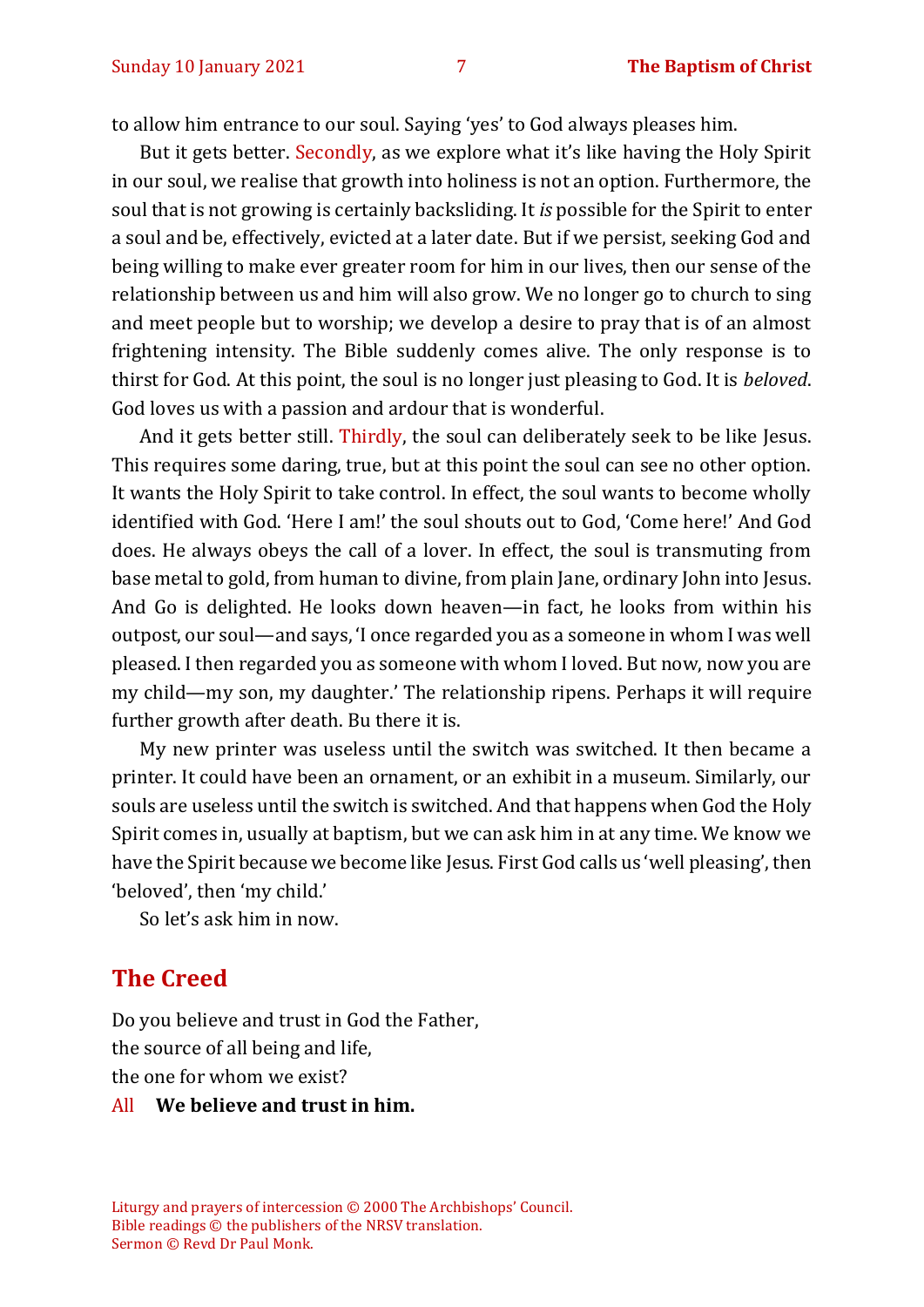Do you believe and trust in God the Son, who took our human nature, died for us and rose again?

#### All **We believe and trust in him.**

Do you believe and trust in God the Holy Spirit, who gives life to the people of God and makes Christ known in the world?

#### All **We believe and trust in him.**

This is the faith of the Church.

All **This is our faith. We believe and trust in one God, Father, Son and Holy Spirit. Amen.**

#### **Prayers of intercession**

In faith let us pray to God our Father, his Son Jesus Christ, and the Holy Spirit. For the Church of God throughout the world, let us invoke the Spirit.

#### All **Kyrie eleison.**

For the leaders of the nations,

that they may establish and defend justice and peace,

let us pray for the wisdom of God.

#### All **Kyrie eleison.**

For those who suffer oppression or violence, let us invoke the power of the Deliverer.

#### All **Kyrie eleison.**

That the churches may discover again their visible unity in the one baptism which incorporates them in Christ, let us pray for the love of Christ.

#### All **Kyrie eleison.**

That the churches may attain communion in the Eucharist around one table,

let us pray for the strength of Christ.

#### All **Kyrie eleison.**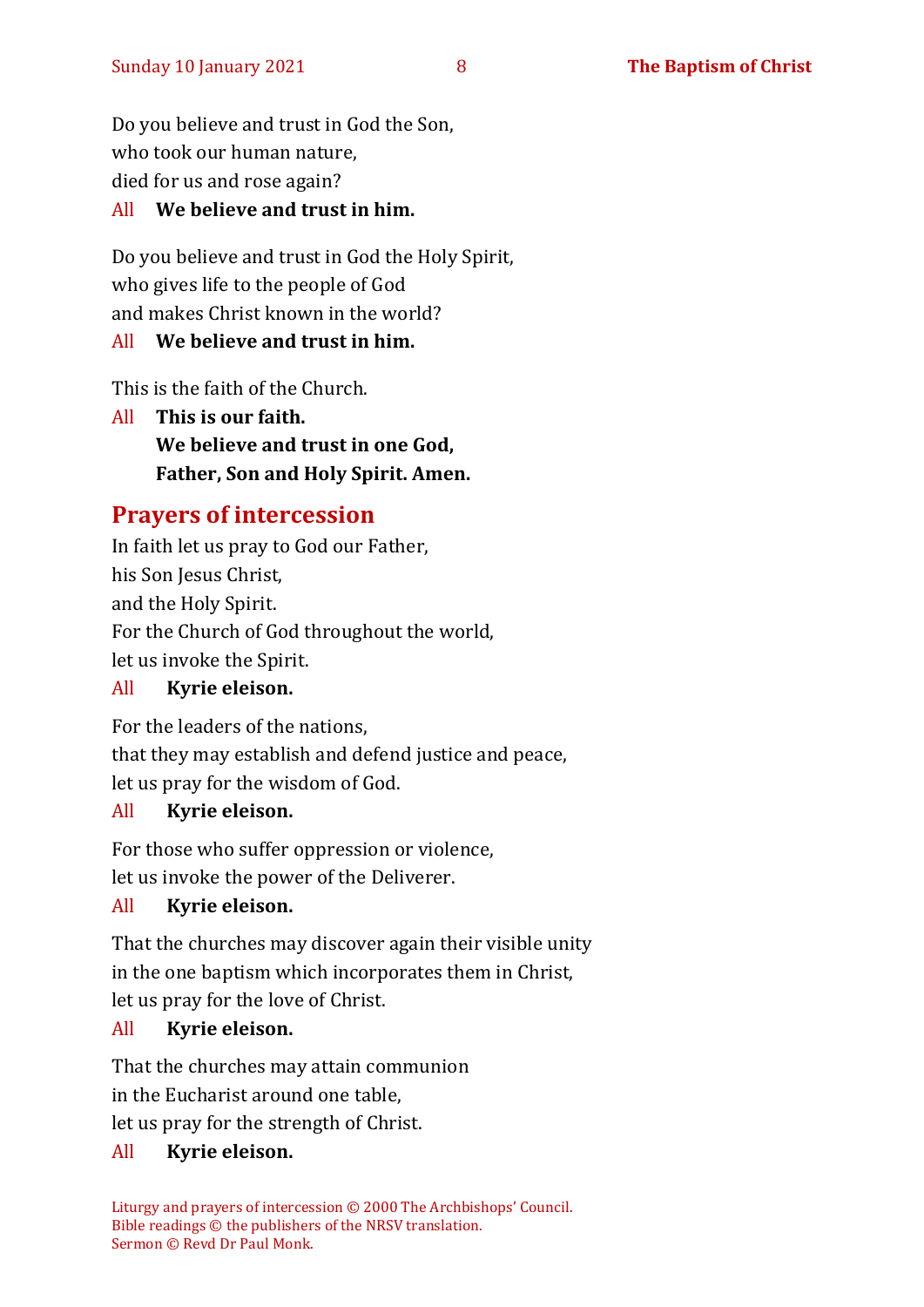That the churches may recognise each other's ministries in the service of their one Lord, let us pray for the peace of Christ.

#### All **Kyrie eleison.**

Merciful Father,

All **accept these prayers for the sake of your Son, our Saviour Jesus Christ. Amen.**

#### **The peace**

God has made us one in Christ. He has set his seal upon us and, as a pledge of what is to come, has given the Spirit to dwell in our hearts. Alleluia.

The peace of the Lord be always with you,

All **And also with you.**

HYMN 3 **[Spirit of the living God](https://www.youtube.com/watch?v=06h3J5FYn-I)** (please click on this link to hear the hymn) **[Spirit of the Living God](https://www.youtube.com/watch?v=ZPZrxZgQjrg)** (different version)

The liturgy of the Communion Service appears below

## The Dismissal

The Father's voice bears witness to the Son.

#### All **God has revealed himself to us.**

The Son bows his head beneath the waters of baptism.

#### All **God has revealed himself to us.**

The Spirit as a dove descends from heaven.

#### All **God has revealed himself to us.**

Submitting to John's baptism, Christ delivers us from bondage.

#### All **God has revealed himself to us.**

And the blessing of God the Almighty:

Father, Son, and Holy Spirit,

be with you now and remain with you always.

All **Amen.**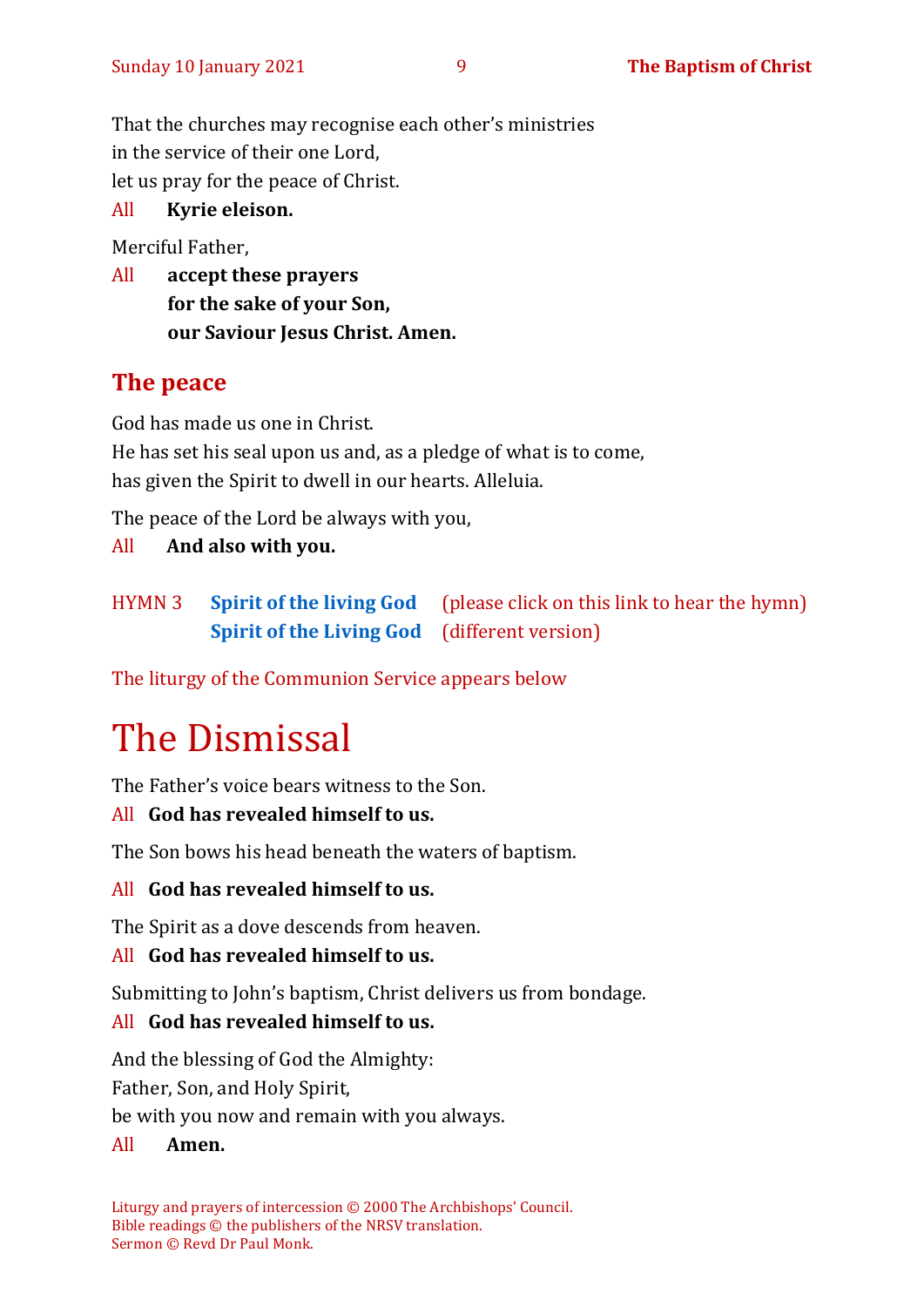#### **The dismissal Gospel**

Hear the Gospel of our Lord Jesus Christ according to John.

#### All **Glory to you, O Lord.**

John testified, 'I saw the Spirit descending from heaven like a dove, and it remained on him. I myself did not know him, but the one who sent me to baptise with water said to me, 'He on whom you see the Spirit descend and remain is the one who baptises with the Holy Spirit.' And I myself have seen and have testified that this is the Son of God.' *John 1:32*

HYMN 4 **[Just as I am](https://www.youtube.com/watch?v=6tdmQh-MIIA)** (please click on this link to hear the hymn)

We have come to Christ, the living water. Go in peace to love and serve the Lord.

#### All **In the name of Christ. Amen.**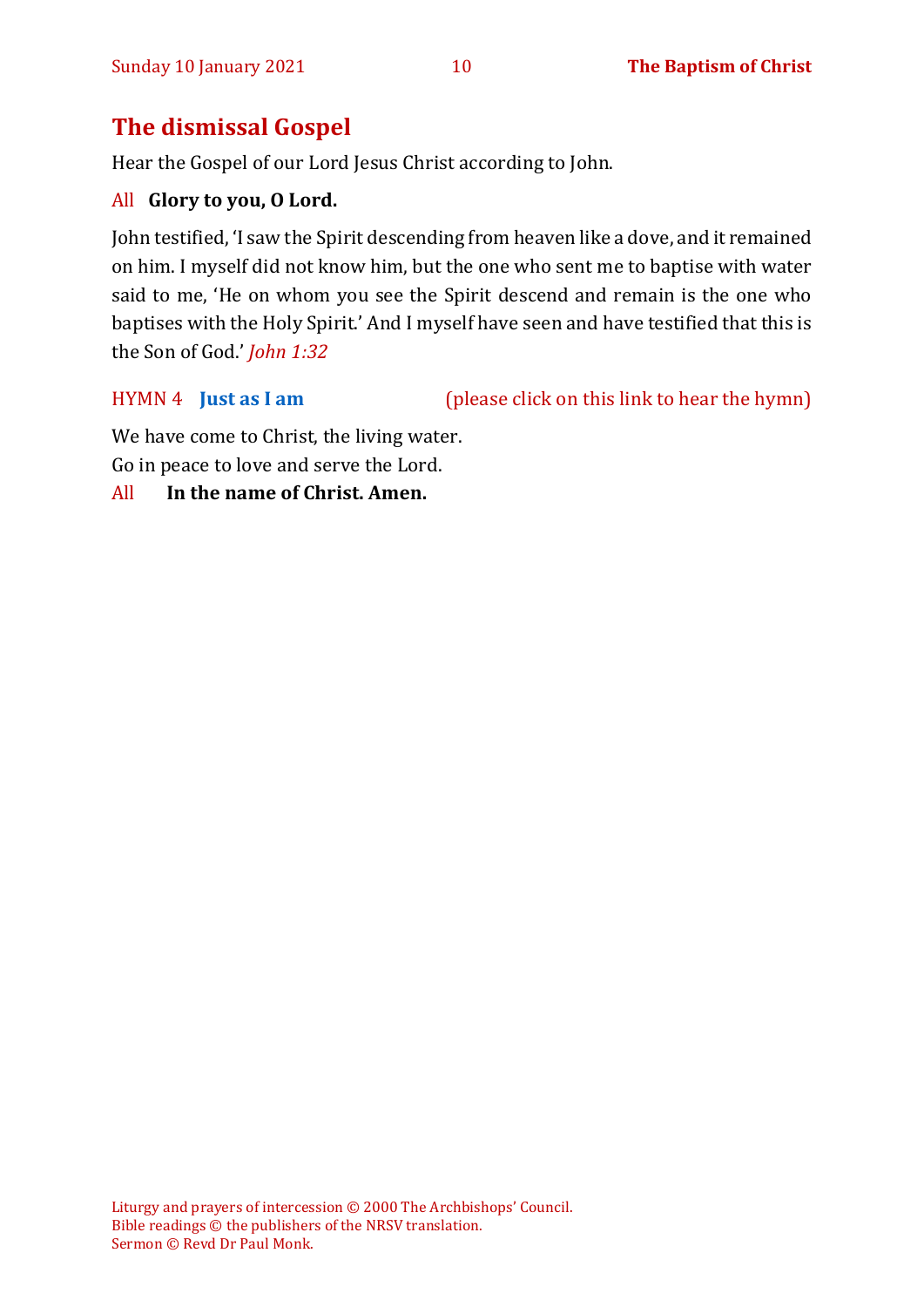### The Liturgy of the Sacrament

#### Eucharistic Prayer (prayer E)

The Lord be with you

#### All **and also with you.**

Lift up your hearts.

#### All **We lift them to the Lord.**

Let us give thanks to the Lord our God.

#### All **It is right to give thanks and praise.**

It is truly right and just,

our duty and our salvation,

always and everywhere to give you thanks,

holy Father, almighty and eternal God.

You celebrated your new gift of baptism

in signs and wonders at the Jordan.

Your voice was heard from heaven

to awaken faith in the presence among us

of your Word made flesh.

Your Spirit was seen as a dove,

revealing Jesus as your servant,

and anointing him with the oil of gladness

to preach the good news to the poor.

Therefore, as we celebrate the union of earth and heaven,

we rejoice to echo the song of the angels in heaven

for ever praising you and saying:

All **Holy, holy, holy Lord, God of power and might, heaven and earth are full of your glory. Hosanna in the highest. Blessed is he who comes in the name of the Lord. Hosanna in the highest.**

We praise and bless you, loving Father, through Jesus Christ, our Lord; and as we obey his command, send your Holy Spirit, that broken bread and wine outpoured may be for us the body and blood of your dear Son.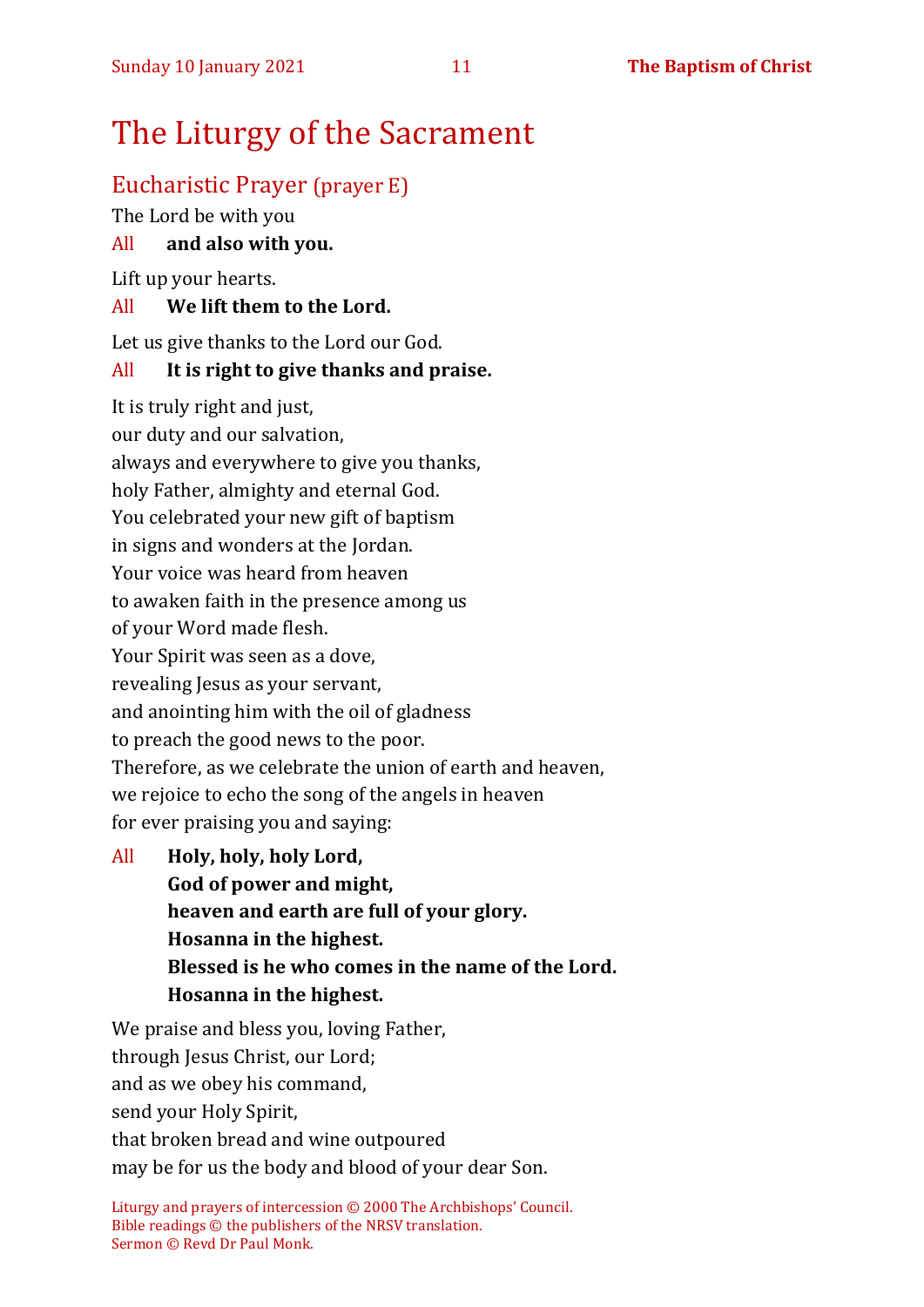On the night before he died he had supper with his friends and, taking bread, he praised you. He broke the bread, gave it to them and said: Take, eat; this is my body which is given for you; do this in remembrance of me.

When supper was ended he took the cup of wine. Again he praised you, gave it to them and said: Drink this, all of you; this is my blood of the new covenant, which is shed for you and for many for the forgiveness of sins. Do this, as often as you drink it, in remembrance of me.

So, Father, we remember all that Jesus did, in him we plead with confidence his sacrifice made once for all upon the cross.

Bringing before you the bread of life and cup of salvation, we proclaim his death and resurrection until he comes in glory.

Great is the mystery of faith:

All **Christ has died. Christ is risen. Christ will come again.**

Lord of all life,

help us to work together for that day when your kingdom comes and justice and mercy will be seen in all the earth.

Look with favour on your people, gather us in your loving arms and bring us with all the baptised to feast at your table in heaven.

Through Christ, and with Christ, and in Christ, in the unity of the Holy Spirit, all honour and glory are yours, O loving Father, for ever and ever.

#### All **Amen.**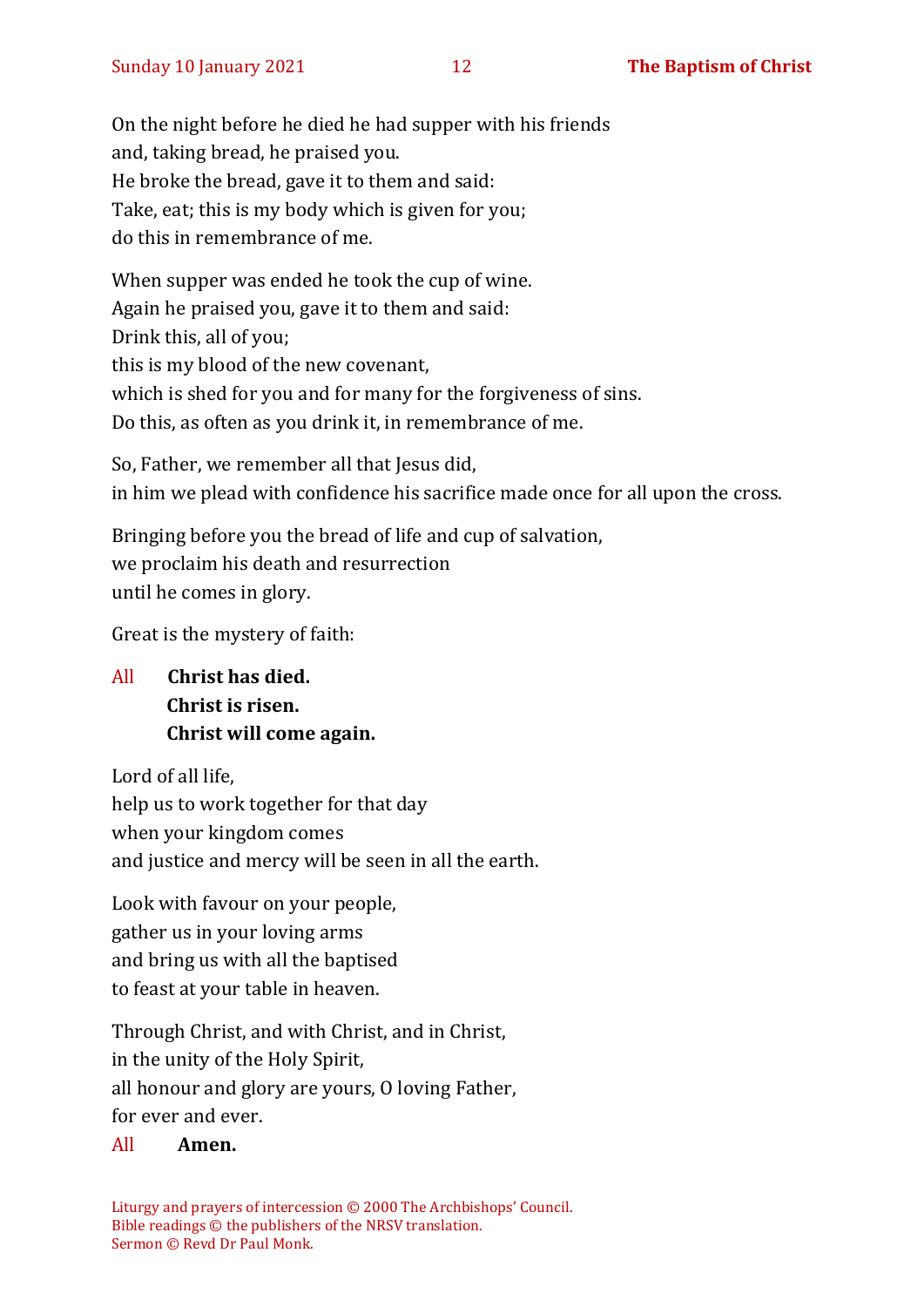#### The Lord's Prayer

As our Saviour taught us, so we pray

All **Our Father in heaven, hallowed be your name, your kingdom come, your will be done, on earth as in heaven. Give us today our daily bread. Forgive us our sins as we forgive those who sin against us. Lead us not into temptation but deliver us from evil. For the kingdom, the power,** 

**and the glory are yours now and for ever. Amen.**

#### Breaking of the Bread

We break this bread to share in the body of Christ.

- All **Though we are many, we are one body, because we all share in one bread.**
- All **Lamb of God,**

**you take away the sin of the world, have mercy on us.**

**Lamb of God, you take away the sin of the world, have mercy on us.**

**Lamb of God, you take away the sin of the world, grant us peace.**

Draw near with faith. Receive the body of our Lord Jesus Christ which he gave for you, and his blood which he shed for you. Eat and drink in remembrance that he died for you, and feed on him in your hearts by faith with thanksgiving.